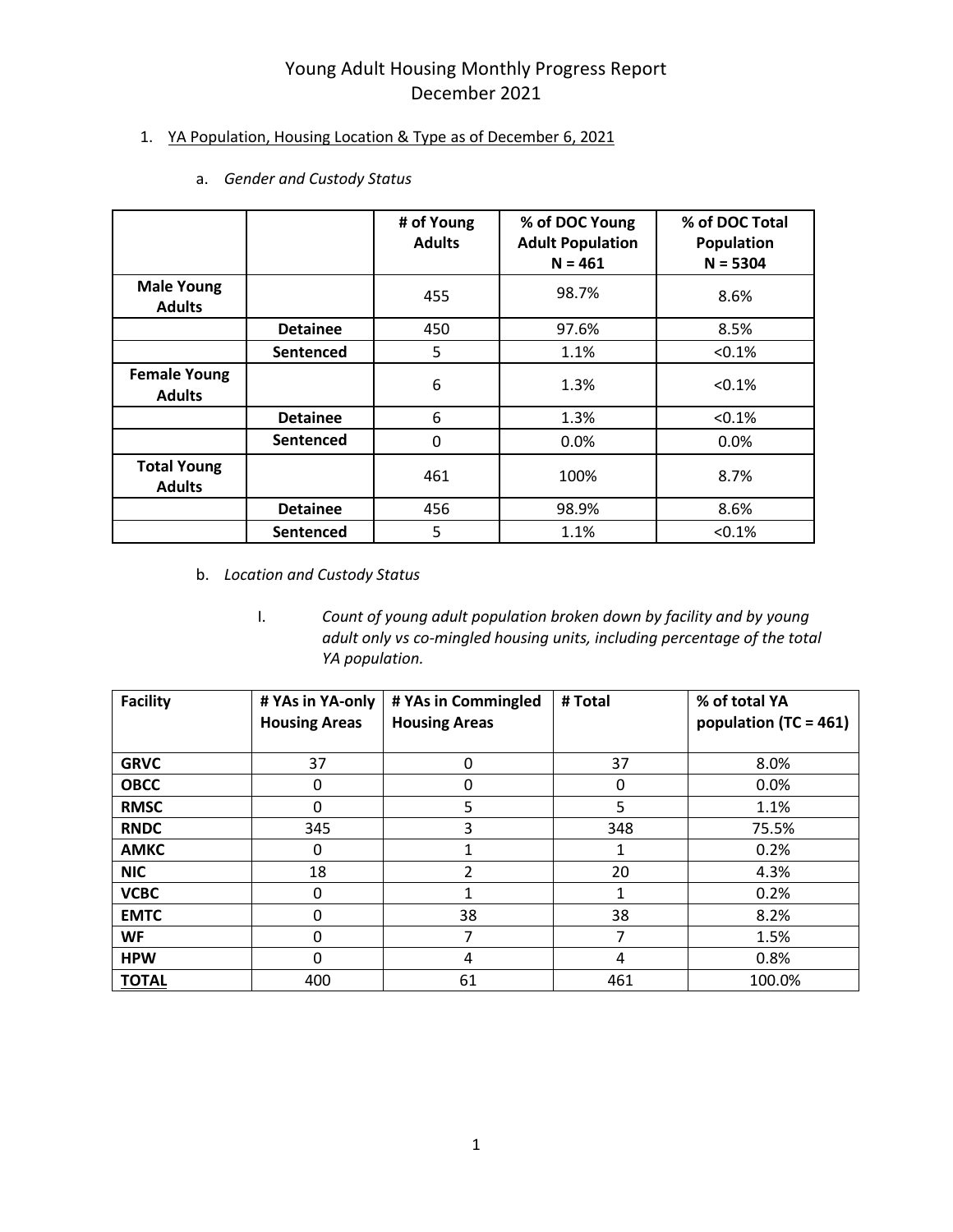| <b>Classification</b><br>Level <sup>1</sup> | High | Medium-High | <b>Medium-Low</b> | Low |
|---------------------------------------------|------|-------------|-------------------|-----|
| # of Detainee                               | 257  | 50          | 32                | 55  |
| <b>Young Adults</b>                         |      |             |                   |     |
| # of Sentenced                              |      | 2           | 0                 | 2   |
| <b>Young Adults</b>                         |      |             |                   |     |
| Total # of Young                            | 258  | 52          | 32                | 57  |
| <b>Adults</b>                               |      |             |                   |     |

*c. Breakdown of classification levels for all young adults in YA only housing units.*

*d. Breakdown of classification levels for all young adults in commingled housing units.*

| <b>Classification</b><br>Level $^2$ | High | Medium-High | <b>Medium-Low</b> | Low |
|-------------------------------------|------|-------------|-------------------|-----|
| # of Detainee                       | 14   | 5           | 5                 | 32  |
| <b>Young Adults</b>                 |      |             |                   |     |
| # of Sentenced                      | 0    | 0           | 0                 | O   |
| <b>Young Adults</b>                 |      |             |                   |     |
| Total # of Young                    | 14   | 5           | 5                 | 32  |
| <b>Adults</b>                       |      |             |                   |     |

*e. Provide the number of young adults in CAPS, PACE, and Detox, and Mental Observation housing units.<sup>3</sup>*

| Unit                        | <b>CAPS</b> | <b>PACE</b> | <b>Detox</b> | Mental<br><b>Observation</b> |
|-----------------------------|-------------|-------------|--------------|------------------------------|
| # of Young<br><b>Adults</b> |             |             |              | 17                           |

*f. Number of young adults in TRU, SCHU, Secure, ESH<sup>4</sup>*

| Unit          | <b>TRU</b> | <b>SCH</b> | <b>Secure</b> | <b>ESH</b> |
|---------------|------------|------------|---------------|------------|
| # of Young    | 16         |            | 16            | ີ          |
| <b>Adults</b> |            |            |               |            |

 $\overline{\phantom{a}}$ 

<sup>&</sup>lt;sup>1</sup> These numbers do not include female young adults who are not classified by this system.

 $2$  These numbers do not include female young adults who are not classified by this system.

<sup>&</sup>lt;sup>3</sup> There is a continuing variance in place enabling the ongoing placement of young adults in specialized mental health units that are commingled with adults.

<sup>&</sup>lt;sup>4</sup> This number does not include young adults housed in West Facility due to having a communicable disease.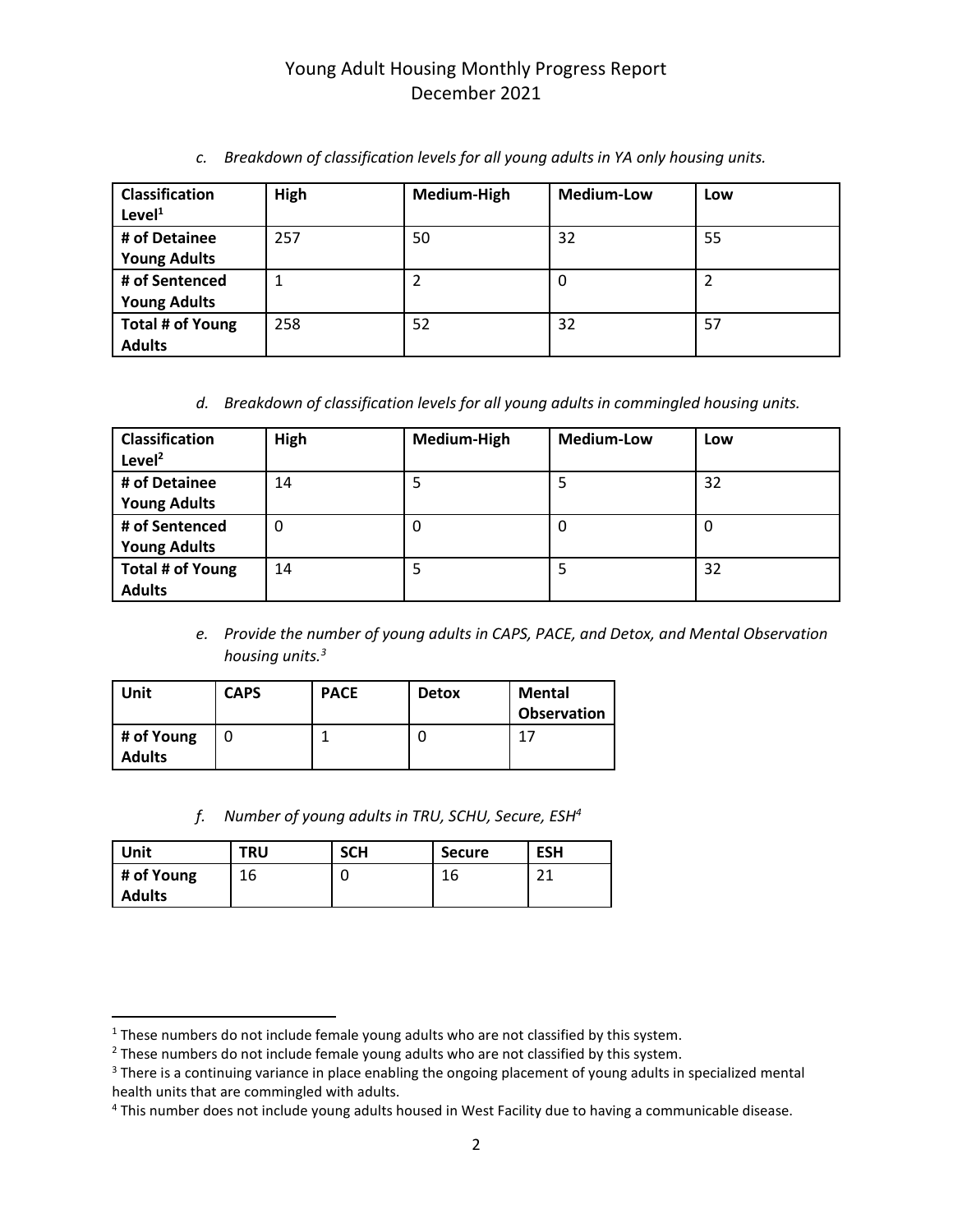| <b>Classification Level</b> | High | Medium-High | <b>Medium-Low</b> | Low |
|-----------------------------|------|-------------|-------------------|-----|
| <b>TRU</b>                  | 14   |             |                   |     |
| <b>SCH</b>                  |      | U           |                   |     |
| <b>Secure</b>               | 16   |             |                   |     |
| <b>ESH</b>                  | 18   | U           |                   |     |

*g. Number of young adults in TRU, SCH, Secure, ESH (by classification level).<sup>5</sup>*

*h. Active Young Adult only housing areas (by facility)*

| <b>Facility</b> | # of YA Houses (active) |
|-----------------|-------------------------|
| <b>GRVC</b>     | 2                       |
| <b>OBCC</b>     | 0                       |
| <b>RMSC</b>     | 0                       |
| <b>RNDC</b>     | 24                      |
| <b>AMKC</b>     | ი                       |
| <b>NIC</b>      | 2                       |
| <b>EMTC</b>     | Π                       |

#### *2.* Staff Training:

 $\overline{\phantom{a}}$ 

- *a. YA focused trainings currently offered by the Department:*
	- *Direct Supervision*

#### *b. Direct Supervision – Percentages of staff trained by facility:*

| <b>Uniform</b>                                                          | <b>AMKC</b> | <b>EMTC</b> | <b>OBCC</b> | <b>RNDC</b> | <b>RMSC</b> |
|-------------------------------------------------------------------------|-------------|-------------|-------------|-------------|-------------|
| <b>Total Active Employees</b>                                           | 1393        | 280         | 442         | 945         | 482         |
| <b>Total Active Employees Never</b><br><b>Trained</b>                   | 559         | 71          | 171         | 27          | 150         |
| % Never Trained                                                         | 40.12%      | 25.35%      | 38.68%      | 2.85%       | 31.12%      |
| <b>Total Active Employees Have Been</b><br><b>Trained and Qualified</b> | 834         | 209         | 271         | 918         | 332         |
| % Trained and Qualified                                                 | 59.87%      | 74.64%      | 61.31%      | 97.14%      | 68.87%      |

Please note, there is no expiration time for Direct Supervision qualification.

#### *c. Direct Supervision - Percentages of staff trained Department-wide:*

| DOC (Department-Wide) Training                                          | Number/Percentage |
|-------------------------------------------------------------------------|-------------------|
| <b>Total Active Uniformed Employees</b>                                 | 7968              |
| <b>Total Active Uniformed Employees Never Trained</b>                   | 3955              |
| % Never Trained                                                         | 49.63%            |
| <b>Total Active Uniformed Employees Have Been Trained and Qualified</b> | 4013              |
| % Trained and Qualified                                                 | 50.36%            |

<sup>5</sup> This number does not include young adults housed in West Facility due to having a communicable disease.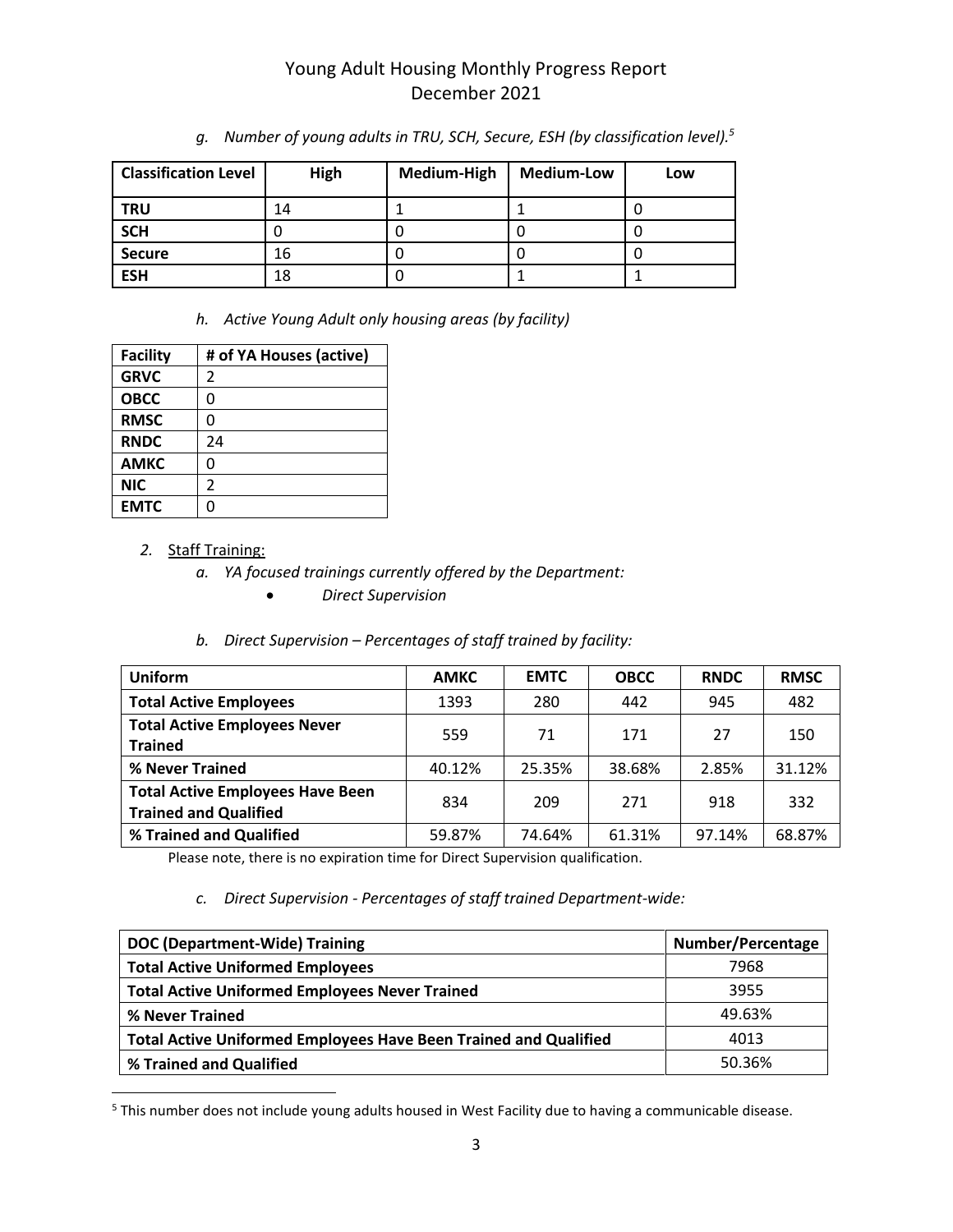Please note, there is no expiration time for Direct Supervision qualification.

*3.* Programming:

 $\overline{\phantom{a}}$ 

*a. Workforce Development Programs*

| <b>WORKFORCE</b><br><b>DEVELOPMENT PROGRAM</b><br><b>COMPONENTS<sup>6</sup></b> | # OF<br><b>SESSIONS</b> | <b>TOTAL # OF</b><br>PARTICIPANTS <sup>7</sup> | <b>AVAILABLE #</b><br>ΟF<br><b>PARTICIPANTS</b> | <b>AVERAGE#</b><br>ΩF<br><b>PARTICIPANTS</b> | <b>PARTICIPATION</b><br><b>RATE</b> |
|---------------------------------------------------------------------------------|-------------------------|------------------------------------------------|-------------------------------------------------|----------------------------------------------|-------------------------------------|
| Barista                                                                         | 12                      | 35                                             | 35                                              |                                              | 100%                                |
| <b>Driving Simulator</b>                                                        | 10                      | 27                                             | 27                                              |                                              | 100%                                |

#### *b. Young Adult Programming*

| <b>SELF-GUIDED PACKAGES</b>                     | # OF TIMES DELIVERED | # OF SELF-GUIDED<br><b>PACKAGES DELIVERED</b> | <b>AVERAGE # OF PACKAGES</b><br><b>PER DELIVERY</b> |
|-------------------------------------------------|----------------------|-----------------------------------------------|-----------------------------------------------------|
| Distribution of Self-Guided<br><b>Materials</b> |                      | 199                                           |                                                     |

| <b>PROGRAM</b>                   | # OF            | <b>TOTAL # OF</b>    | <b>AVAILABLE # OF</b> | <b>AVERAGE # OF</b> | <b>PARTICIPATION</b> |
|----------------------------------|-----------------|----------------------|-----------------------|---------------------|----------------------|
| <b>COMPONENTS</b> <sup>8</sup>   | <b>SESSIONS</b> | <b>PARTICIPATION</b> | <b>PARTICIPANTS</b>   | <b>PARTICIPANTS</b> | <b>RATE</b>          |
| Anger Management                 | 46              | 155                  | 481                   | 3                   | 32%                  |
| <b>Community Meeting</b>         | 11              | 46                   | 81                    | 4                   | 57%                  |
| <b>Conflict Resolution</b>       | 3               | 14                   | 36                    | 5                   | 39%                  |
| Coping Skills/Adversity          | 12              | 21                   | 201                   | $\overline{2}$      | 10%                  |
| <b>Creative Arts</b>             | 15              | 60                   | 74                    | 4                   | 81%                  |
| Dialectical Behavioral           | 73              | 393                  | 674                   | 5                   | 58%                  |
| Therapy                          |                 |                      |                       |                     |                      |
| <b>Goal Setting</b>              | 31              | 99                   | 308                   | 3                   | 32%                  |
| <b>Healthy Relationship</b>      | 36              | 112                  | 361                   | 3                   | 31%                  |
| <b>Individual Counseling</b>     | 92              | 242                  | 716                   | 3                   | 34%                  |
| Individual Support Plan<br>(ISP) | 11              | 23                   | 23                    | $\overline{2}$      | 100%                 |
| Interactive Journaling           | 16              | 52                   | 169                   | 3                   | 31%                  |
| Intervention                     | 1               | 1                    | 1                     | $\mathbf{1}$        | 100%                 |
| Restorative Justice              | $\overline{2}$  | 19                   | 19                    | 10                  | 100%                 |
| <b>Social Services</b>           | 81              | 160                  | 796                   | $\overline{2}$      | 20%                  |
| <b>Structured Recreation</b>     | 18              | 101                  | 195                   | 6                   | 52%                  |
| Young Men's Work                 | 27              | 52                   | 213                   | $\overline{2}$      | 24%                  |

<sup>&</sup>lt;sup>6</sup> Select in-person programs are provided in a safe manner consistent with social distancing guidelines. Social distancing measures include maintaining six feet of distance between individuals, and ensuring participants and teaching staff wear appropriate personal protective equipment. A maximum of four (4) or six (6) participants, depending on the classroom size and type, are allowed in any of the courses.

 $^7$  The total # of participants is not the total # of unique individuals, but represents the total # of participations in each component.

<sup>&</sup>lt;sup>8</sup> These in-person programs are afforded in the housing areas in a safe manner consistent with social distancing guidelines and staff wear appropriate personal protective. Please note that maximum capacity for these courses vary based on the type of housing area and the needs of the young adults.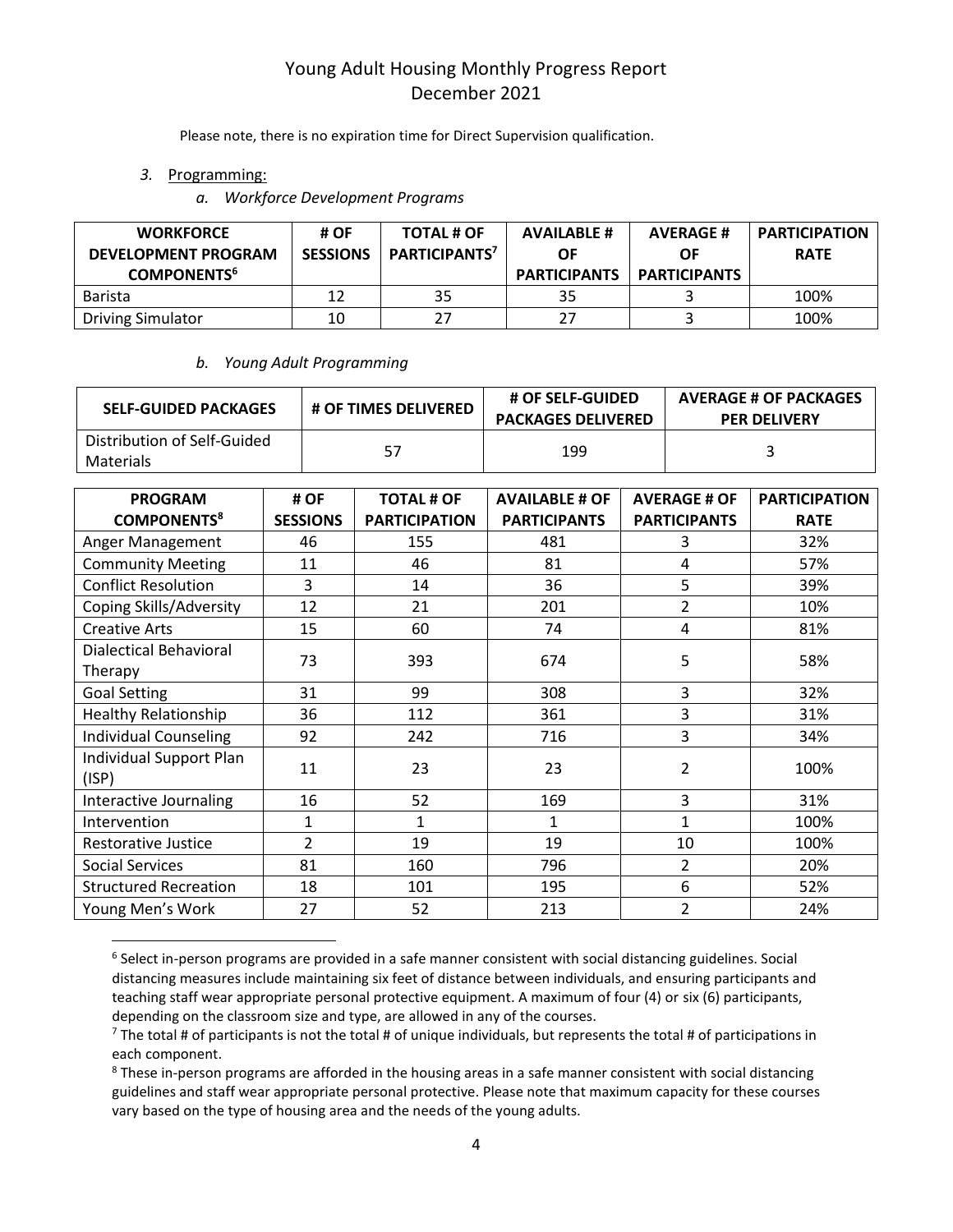| and the control of the con- | communication<br>nication |  | . . | ີ |  | 68% |
|-----------------------------|---------------------------|--|-----|---|--|-----|
|-----------------------------|---------------------------|--|-----|---|--|-----|

- *c. Overview of commingled programming:*
	- I. **Internal:** DOC-led programming. As a result of COVID-19, the Department revised programming services to include the provision of self-guided packages, which has content such as activity packets, interactional journaling, and evidenced-based curriculum worksheets, in addition to in-person programming. Program Counselors conduct follow-up sessions to respond to questions and ensure the completion of the self-guided packets. Social service slips are made available as an additional service offered.
	- II. **External:** DOC partners with seven nonprofit organizations to support incarcerated individuals pre and post release. As a result of COVID-19, the Department worked with providers to implement social distancing programing and have collaborated to development and distribute curriculum and activity packages, ensure that individuals are offered assistance with discharge planning, and provide post-release support to individuals. The distribution of external self-guided materials was modified to be afforded to individuals upon request rather than a general distribution. The Department coordinated with partners to arrange discharge planning hotlines that allow persons in custody to connect to essential services.

| <b>Facility</b> | # of<br><b>Classes</b><br><b>Offered</b> | Total # of<br><b>Participants</b> | <b>Available #</b><br>οf<br><b>Participants</b> | Average # of<br><b>YA Participants</b> | Participation<br>Rate | <b>Topic</b>            |
|-----------------|------------------------------------------|-----------------------------------|-------------------------------------------------|----------------------------------------|-----------------------|-------------------------|
|                 |                                          |                                   |                                                 |                                        | 100%                  | Discharge Plans         |
| <b>AMKC</b>     | 9                                        | 48                                | 169                                             | 5                                      | 28%                   | Program<br>Orientation  |
| <b>NIC</b>      | $\mathcal{P}$                            | 12                                | 44                                              | 6                                      | 27%                   | Reentry<br>workshop     |
|                 | 19                                       | 100                               | 393                                             | 5                                      | 25%                   | <b>Work Readiness</b>   |
| <b>RMSC</b>     |                                          | 25                                | 76                                              | 4                                      | 33%                   | Yoga                    |
|                 | フ                                        | 30                                | 89                                              | 15                                     | 34%                   | Life Skills Group       |
| <b>RNDC</b>     | 8                                        | 78                                | 83                                              | 10                                     | 94%                   | <b>Physical Fitness</b> |

| d. External Programming for young adults in commingled units <sup>9</sup> |  |
|---------------------------------------------------------------------------|--|
|                                                                           |  |

 $\overline{\phantom{a}}$ 

<sup>9</sup> There were limitations to the affording of programming due staffing challenges and staff on scheduled annual leave. The Department is working to abate the issues and ensure that programming is afforded.